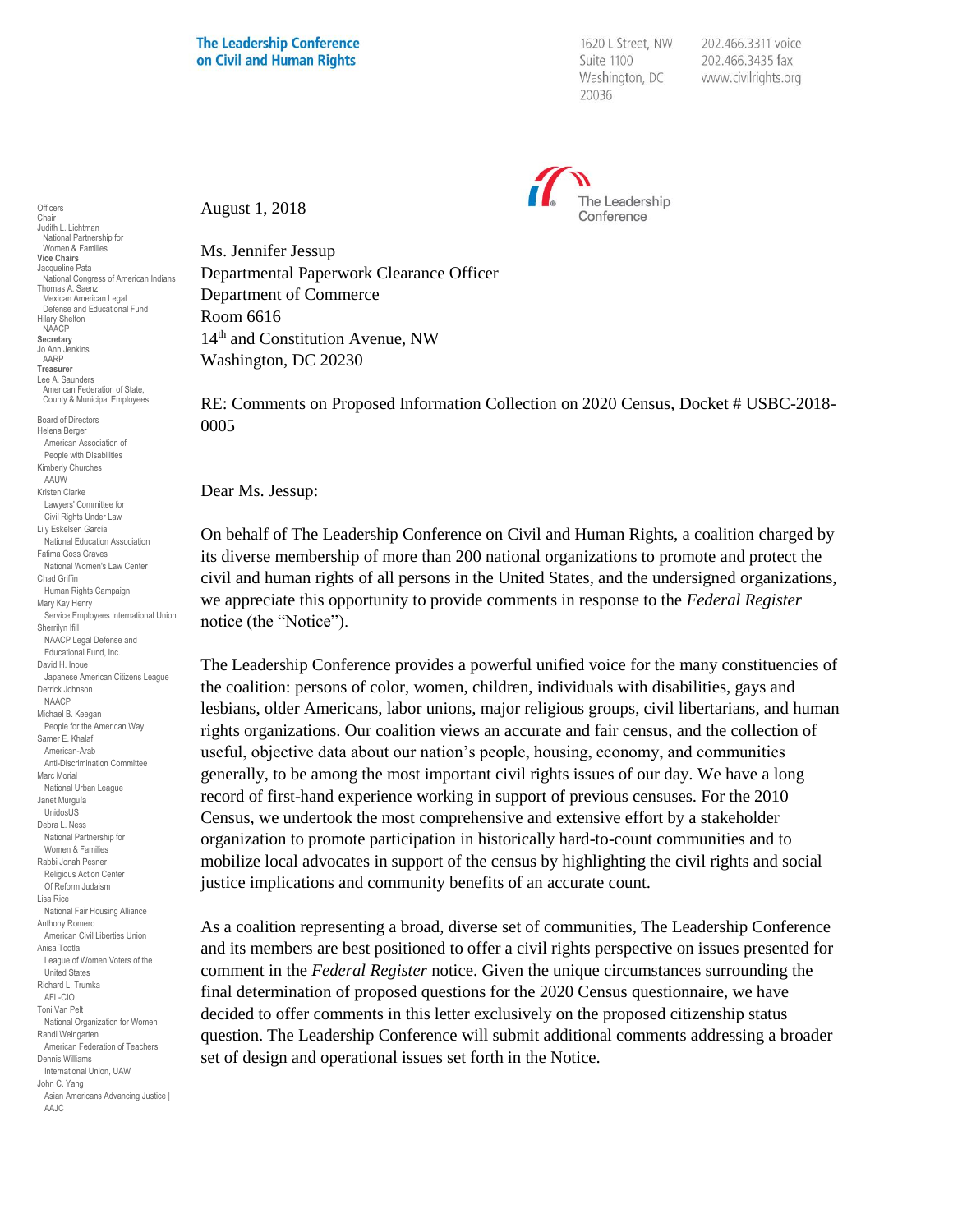August 1, 2018 Page 2 of 12



### **Overview and summary**

There is one constitutional purpose for the decennial census: to apportion seats in the U.S. House of Representatives among the 50 states, based on an enumeration of the "whole number of persons in each state."<sup>1</sup> The Supreme Court recently confirmed in an unanimous opinion in *Evenwel v. Abbott*, that "representatives serve all residents, not just those eligible or registered to vote."<sup>2</sup> To realize the Constitution's "principle of representational equality,"<sup>3</sup> the overarching goal of the decennial census *must be* an accurate count of all persons residing in the country. Any element of the census design and plan that might undermine or detract from the Census Bureau's ability to achieve that goal simply cannot stand.

With this fundamental, constitutional purpose in mind, **we urge the Census Bureau, in the strongest possible terms, to remove the proposed citizenship question from the 2020 Census form**. This question will unnecessarily and, perhaps significantly, increase the cost of the 2020 Census, while collecting data at the census block level for which there is no credible or widely-accepted evidence of utility. More specifically, and in response to the formal Request for Comments on four questions (section IV of the Notice), we offer the following conclusions and recommendations:

1. The proposed citizenship question *does not have practical utility* and should be removed from the 2020 Census questionnaire.

2. Adding a citizenship question will *increase the cost of the 2020 Census significantly but unnecessarily* — costs that will be borne by American taxpayers.

3. Assuming for argument's sake only that the Department of Justice requires block level citizen voting age population data to implement federal statutes, the Census Bureau can improve the quality of the requested data, protect the quality and accuracy of all other data collected in the 2020 Census, and minimize the burden of information collection on the public, by using administrative records data.

We explain our conclusions and recommendations in more detail below.

### **Questions for discussion**

# *1. Is the information collected through the citizenship question necessary to facilitate the functions of the agency, and does it have "practical utility?"*

The decision to add a citizenship question to the 2020 Census allegedly was based on a December 12, 2017 request<sup>4</sup> from the Department of Justice (DOJ) to the Census Bureau to "reinstate a citizenship

<sup>&</sup>lt;sup>1</sup> U.S. Constitution, 14<sup>th</sup> Amendment, section 2.

<sup>&</sup>lt;sup>2</sup> 578 U.S. \_\_\_\_, 2016, pg. 18.

 $3$  Ibid, pg. 2.

<sup>4</sup> Letter to Dr. Ron Jarmin, Acting Census Director, U.S. Census Bureau, from Arthur E. Gary, General Counsel, Justice Management Division, Department of Justice, December 12, 2017 (https://www.documentcloud.org/documents/4340651-Textof-Dec-2017-DOJ-letter-to-Census.html)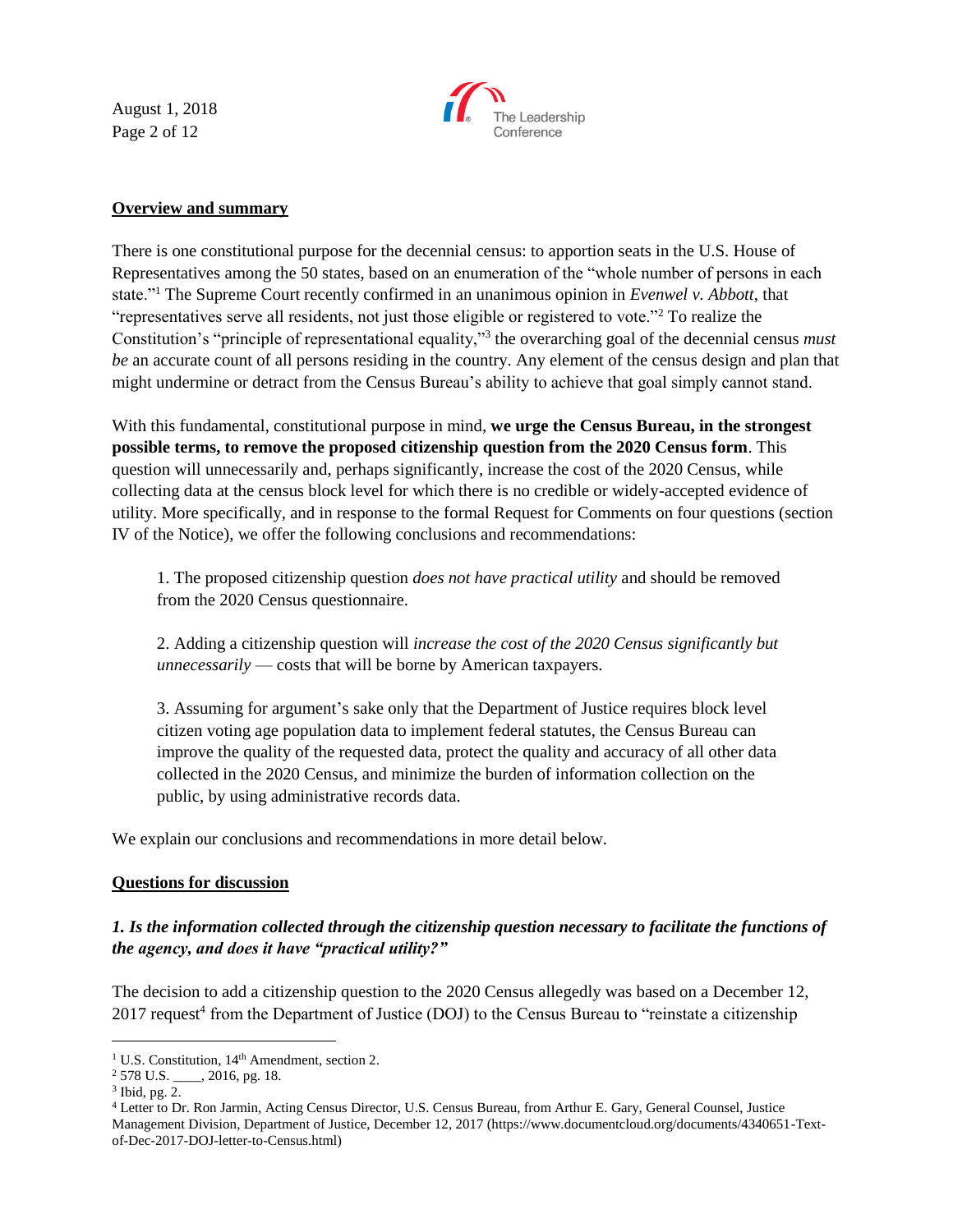August 1, 2018 Page 3 of 12



question on the decennial census to provide census block level citizenship voting age population ("CVAP") data that are not currently available from government survey data ("DOJ request")," according to the March 26, 2018 memorandum from Secretary of Commerce Wilbur Ross to Under Secretary for Economic Affairs Karen Dunn Kelley.

The bureau's March 2017 submission to Congress of the subjects planned for the 2020 Census and related American Community Survey (ACS), which itself includes a question on citizenship, describes a multiyear process for evaluating proposed content for these two surveys.<sup>5</sup> The bureau launched a comprehensive review of federal data needs in partnership with the U.S. Office of Management and Budget (OMB), beginning with creation of the Interagency Council on Statistical Policy Subcommittee on the ACS and the 2014 ACS Content Review. The effort, in part, was designed "to confirm and update the statutory and regulatory authority for the questions with federal agencies."

The Census Bureau has set forth guidelines to determine whether it should collect data in the decennial census and ACS (previously the census "long form"). Those protocols are meant to ensure that the census only collects data "required by federal programs." More specifically, the census and ACS will include topics because "federal law or regulation specifically mandates their inclusion in the census, the legal system requires that the data be collected, or federal law requires it for program implementation and the census is the only source for the information."<sup>6</sup>

However, we now know from documents that have come to light through litigation challenging the decision<sup>7</sup> that DOJ officials were not the genesis of the late request for block-level citizenship data in order to facilitate enforcement of section 2 of the Voting Rights Act (VRA). Rather, Secretary Ross acknowledged that, after administration officials — including the president's chief strategist Steve Bannon — raised the idea of collecting citizenship data in the 2020 Census, he and his senior political staff asked the DOJ if it would request such a question.<sup>8</sup> This revised explanation not only demonstrates that the decision to add the citizenship question circumvented a longstanding, comprehensive process for determining the content of the decennial census, it calls into question the truthfulness of the explanation in DOJ's December 2017 letter of request. In fact, documents released as part of the litigation reveal that Secretary Ross and his staff *suggested* to DOJ that it should assert the usefulness of data from a census citizenship question for enforcement of the VRA, and then worked with DOJ officials to facilitate the formal request to the Census Bureau.

The *practical utility* of block-level citizenship status data for enforcement of the VRA is further called into question by historical precedent with respect to enforcing this seminal statute and the experience of experts who have worked to ensure compliance with the Act since its enactment in 1965. In a "friend of the court" (*amicus)* brief in *State of New York, et al., v. U.S. Department of Commerce, et al.,* more than

 $\overline{a}$ 

<sup>&</sup>lt;sup>5</sup> "Subjects Planned for the 2020 Census and American Community Survey," March 2017, pg. 1

<sup>(</sup>https://www2.census.gov/library/publications/decennial/2020/operations/planned-subjects-2020-acs.pdf)

<sup>6</sup> "A Compass for Understanding and Using American Community Survey Data: What Congress Needs to Know," U.S. Census Bureau, November 2008, pg. 2.

<sup>(</sup>https://www.census.gov/content/dam/Census/library/publications/2008/acs/ACSCongressHandbook.pdf)

<sup>7</sup> State of New York, et al. v. U.S. Dep't of Commerce, et al., 18-CV-2921 (JMF).

<sup>8</sup> https://twitter.com/hansilowang/status/1009915574695194625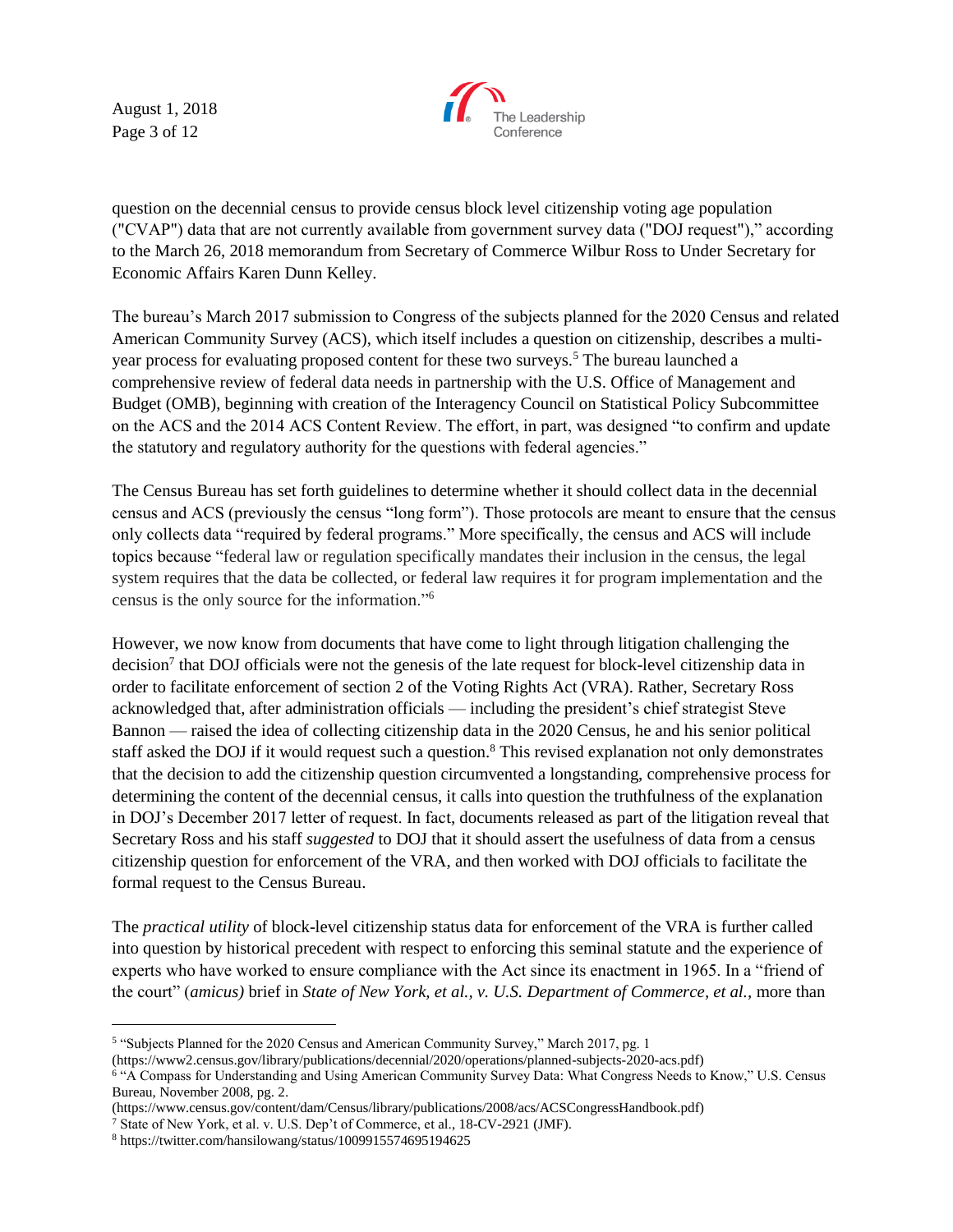August 1, 2018 Page 4 of 12



150 organizations noted that neither the DOJ nor private litigators seeking to uphold minority voting rights have ever sought block-level citizen voting age population data from the decennial census to enforce the VRA. In relevant part, the *amici* wrote:

While CVAP data may be useful in vote dilution cases, in the 53 years that the Department of Justice (DOJ) and private plaintiffs have enforced § 2 of the VRA, they have never tried to obtain CVAP data from the decennial census. That is because such data can be reliably obtained from other sources—without the negative effects of including a citizenship question, described above. In particular, from 1970 to 2005, litigants bringing § 2 claims could obtain CVAP data from the "long form" census, and from 2005 to the present, CVAP data has been obtainable from the ACS. *See* Levitt Testimony 16. That data has amply sufficed to facilitate VRA enforcement without running the risk of suppressing census response rates from under-represented communities.<sup>9</sup>

The Census Bureau has a statutory obligation under the Paperwork Reduction Act to minimize the burden of information collection on the public. The agency itself assures the public that it will "determine whether the information [it collects] is truly necessary."<sup>10</sup> The clear standards for including topic and questions in the census, described in numerous bureau documents, have not been met, and there is evidence to suggest intentional circumvention of those standards. Therefore, the proposed citizenship status question does not have practical utility and should be removed from the 2020 Census questionnaire.

# *2. Is the agency's estimate of the response hours and cost of including a citizenship status question accurate?*

The Census Bureau attaches no cost to the proposed collection of data on citizenship status in the 2020 Census. While we understand that there is no cost to individual respondents to participate in the census, we believe this assertion is inaccurate and misleading, especially with respect to adding an untested, controversial question that will increase the cost of the 2020 Census significantly but unnecessarily costs that will be borne by American taxpayers.

Associate Director for Research and Methodology John Abowd concluded in his January 19, 2018 memorandum to Secretary  $Ross^{11}$  that adding a citizenship question to the 2020 Census would have an "adverse impact on self-response and, as a result, on the accuracy and quality of the 2020 Census." He then determined that the new question would increase the cost of the 2020 Census "by at least \$27.5 million, a "lower bound" and "conservative" estimate based on the likelihood that nonresponse among noncitizen households would exceed their projections. With a minimum \$55 million cost attached to each one percent of households that does not self-respond, the additional cost to the taxpayer could skyrocket if

<sup>9</sup> <http://civilrightsdocs.info/pdf/census/Census-Amicus-Brief-2018-06-18.pdf> at 13.

<sup>&</sup>lt;sup>10</sup> "Subjects Planned for the 2020 Census and American Community Survey," pg. 2.

<sup>&</sup>lt;sup>11</sup> Memorandum for Wilbur L. Ross, Jr. Secretary of Commerce, from John M. Abowd, Chief Scientist and Associate Director for Research and Methodology, U.S. Census Bureau, "Technical Review of the Department of Justice Request to Add Citizenship Question to the 2020 Census," January 19, 2018.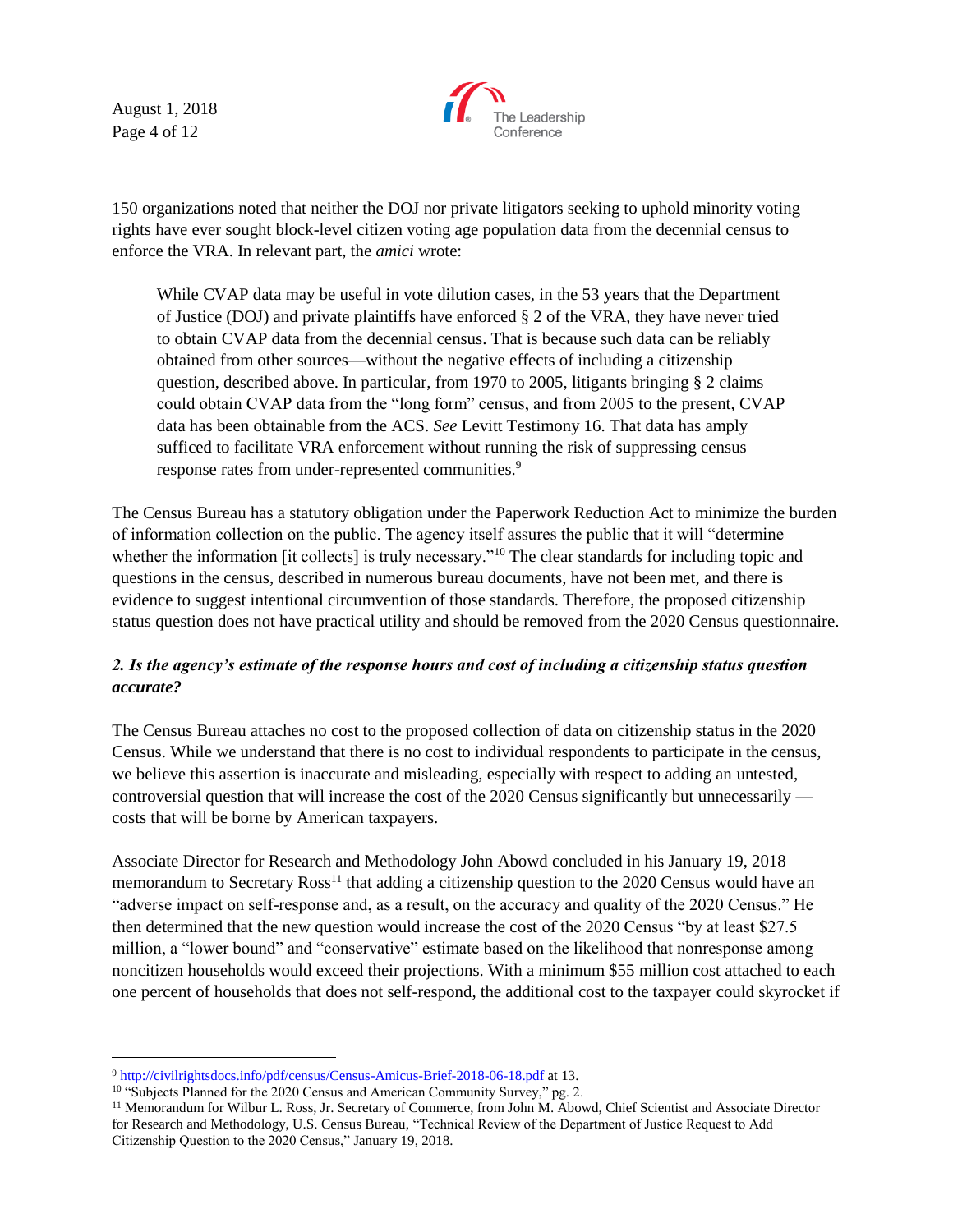August 1, 2018 Page 5 of 12



the citizenship question drives millions of people further into the shadows and away from the census, as we believe it will.

It also is worth noting that while Dr. Abowd said the bureau "assume[s] that citizens would be unaffected by the change," we believe that assumption fails to account for the millions of citizens, especially children, living in *mixed status households*, who easily could decline to respond or be left out of the census if others in the household (e.g. Temporary Protected Status holders; undocumented residents; "Dreamers") fear the consequences of filling out the form. Therefore, self-response among households comprised of both citizen and non-citizen members (headed either by non-citizens or citizens) could decline, as well, further putting data quality and census accuracy at risk.

Dr. Abowd and his staff concluded that the estimated cost of producing citizenship data exclusively from administrative records is between \$500,000 and \$2 million, a fraction of the likely cost of proceeding with an untested new question on the 2020 Census form. In a subsequent analysis prepared for the Secretary of Commerce on March 1, 2018, Dr. Abowd evaluated the possibility of combining administrative records citizenship data with survey-collected data.<sup>12</sup> He concluded that this additional option for meeting DOJ's request still "would result in poorer quality citizenship data" than using administrative records alone to produce the desired dataset.

In light of Dr. Abowd's conclusions that producing the data DOJ requested using administrative records "would most likely have both more accurate citizen status and fewer missing individuals than would be the case for any survey-based collection method" and was the "best option for block-level citizenship data, quality much improved *[compared to the options of not producing the data or of collecting the data through a new question on the 2020 Census form],"* there is no acceptable rationale for potentially increasing the cost of the 2020 Census by tens of millions of dollars by including the proposed citizenship question on the 2020 Census form.

## *3. How can the Census Bureau enhance the quality, utility, and clarity of information on citizenship, and minimize the burden of data collection on respondents?*

The Notice poses two questions that, we believe, can be answered together based on research and analysis the Census Bureau's own staff has conducted.

First, as discussed previously, and accepting only for argument's sake the Justice Department's assertion that it requires block level data on citizenship data to enforce section 2 of the VRA, Dr. Abowd's memoranda clearly suggest that the Census Bureau can minimize the burden on respondents of collecting the desired information by using administrative records and statistical modeling techniques to produce estimates at the block level. These methods, Dr. Abowd concluded, would produce *more accurate* data than collecting citizenship data through a question on the 2020 Census form without increasing costs significantly.

<sup>&</sup>lt;sup>12</sup> Memorandum for Wilbur L. Ross, Secretary of Commerce, from John M. Abowd, Chief Scientist and Associate Director for Research and Methodology, U.S. Census Bureau, "Preliminary analysis of Alternative D (Combined Alternatives B and C)," March 1, 2018.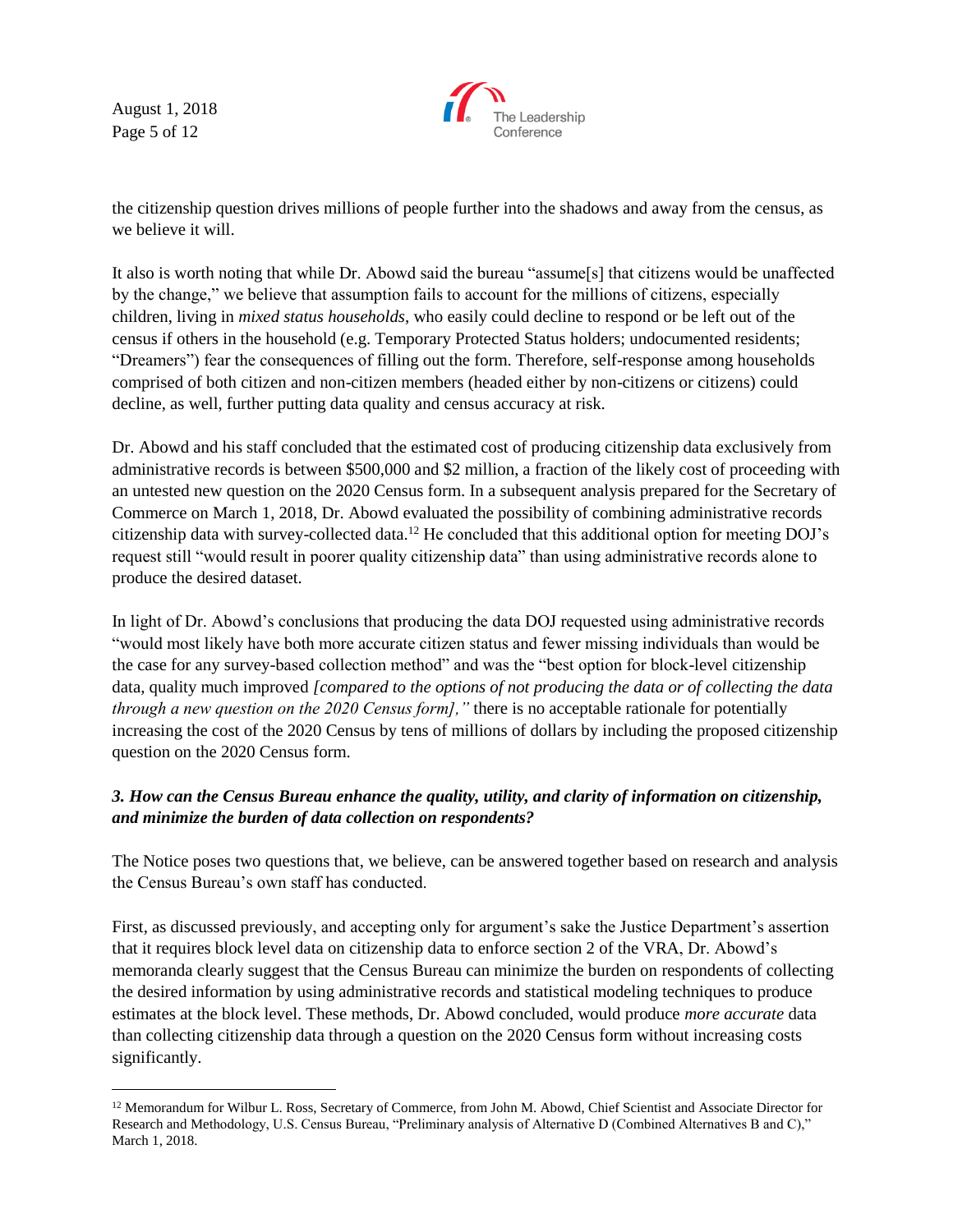August 1, 2018 Page 6 of 12



Second, the Secretary's decision memo directing the addition of a citizenship question does not acknowledge urgent concerns from the Census Bureau's Center for Survey Measurement, describing an "unprecedented" level of "deliberate falsification of the household roster and spontaneous mention of concerns regarding negative attitudes toward immigrants" in 2020 Census pretesting.<sup>13</sup> Because respondents in the pretesting surveys had participated in other bureau surveys and were being paid to participate in the pretests, research staff warned that people asked to participate in the actual census (the "production survey") might have an even greater level of fear and reluctance to respond. The staff recommended scientifically robust research on the significant fears about confidentiality of census responses — driven by respondents' perception of anti-immigrant policies — that field employees documented in pretesting.

Census Bureau research staff conducted subsequent qualitative evaluations of the 2017 multilingual pretesting studies and additional studies done in 2018 (including in-language focus groups).<sup>14</sup> Notably, the phenomenon of fear census employees encountered occurred *before* public discussion of adding a citizenship question to the census form. Preliminary message testing found that many Spanish speakers appeared to be reassured that the 2020 Census would not ask questions related to immigration status, a finding that now must be considered unreliable. Furthermore, other Spanish speaking respondents were not swayed by statements that, by law, the Census Bureau could not share their answers with immigration enforcement agencies. And researchers noted that confidentiality concerns "may have a disproportionate impact on an already 'hard to count' population: immigrants."

While the research cited above was limited, it highlighted the likelihood that fears about how census participation could be used to harm immigrants and their families could adversely affect response rates and data quality — concerns that service providers and advocates who work closely with immigrant populations have raised since the possibility of adding a citizenship question to the census surfaced in December 2017. *Incorrect or incomplete household rosters, in particular, are likely to reduce data quality, at best, and increase omissions and, therefore, the undercount, at worst.* Research staff noted these possible implications and recommended systematic, quantitative, and more current analysis of the reactions they had already documented.

Yet, the March 26, 2018 decision to add the question failed even to acknowledge the alarm sounded by Census Bureau research staff. Instead, the Secretary's memorandum stated that "neither the Census Bureau nor concerned stakeholders could document that the response rate would in fact decline materially," and went on to note that a former Census Director and Deputy Director were not aware of empirical evidence of such an effect on response rates. Shifting the burden of proof for adverse consequences on census accuracy to stakeholders, and suggesting that the absence of traditional in-depth Census Bureau research to assess the possibility of these consequences is evidence of no consequences,

<sup>&</sup>lt;sup>13</sup> Memorandum for Associate Director for Research and Methodology prepared by the Center for Survey Measurement on "Respondent Confidentiality Concerns," September 20, 2017.

<sup>14</sup> "Respondent Confidentiality Concerns in Multilingual Pretesting Studies and Possible Effects on Response Rates and Data Quality for the 2020 Census," by Mikelyn Meyers and Patricia Goerman, U.S. Census Bureau, presented at the annual conference of the American Association for Public Opinion Research, Denver, CO, May 2018.

<sup>(</sup>https://census.gov/content/dam/Census/newsroom/press-kits/2018/aapor/aapor-presentation-confidentiality.pdf)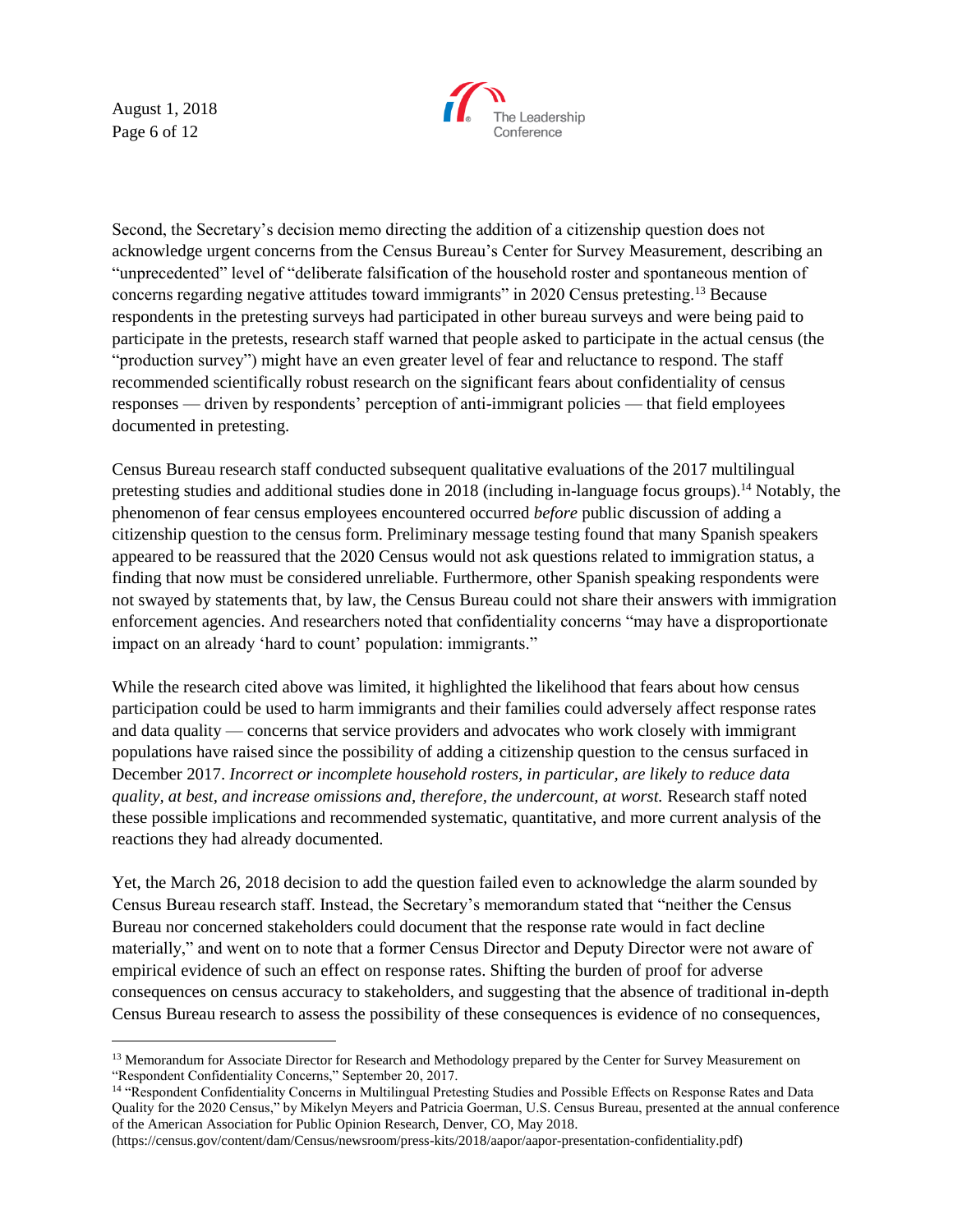August 1, 2018 Page 7 of 12



flies in the face of OMB's own standards and guidelines for statistical surveys.<sup>15</sup> In relevant part, those guidelines provide:

## **Survey Response Rates**

**Standard 1.3:** Agencies must design the survey to achieve the highest practical rates of response, commensurate with the importance of survey uses, respondent burden, and data collection costs, to ensure that survey results are representative of the target population so that they can be used with confidence to inform decisions. *Nonresponse bias analyses must be conducted when unit or item response rates or other factors suggest the potential for bias to occur (emphasis added).*

## **Pretesting Survey Systems**

**Standard 1.4:** Agencies must ensure that all components of a survey function as intended when implemented in the full-scale survey and that measurement error is controlled by conducting a pretest of the survey components or by having successfully fielded the survey components on a previous occasion.

The inclusion of a citizenship question on the American Community Survey cannot substitute for the preproduction testing for the decennial census these principles envision, which would require testing of the question in the context of a completely redesigned 2020 Census and the contemporary environment of fear in many communities.

The Census Bureau's 2020 Census Operational Plan (v. 3) envisioned a multi-year, iterative process for testing questionnaire design and content.<sup>16</sup> Among the lessons learned from the 2010 Census, according to the plan: "Conduct comprehensive testing of optimized content in the usability lab and in a field test to prevent unanticipated negative impacts on data quality." That means questions must be tested in the context of a well-designed and well-tested census form that considers "design elements (size, color, spacing implications, etc.), mode, and language when finalizing questionnaire content and design. Also test for successful data capture before implementation."<sup>17</sup> The process started with cognitive testing of content and question wording in 2015, followed by the 2015 National Content Test (1.2 million homes), two large field tests in 2016 (Los Angeles County, CA, and Harris County, TX), and a national sample (80,000 addresses) in 2017. Unfortunately, the *final* opportunity for robust testing has come and gone, as the 2018 End-to-End Census Test (the 'dress rehearsal') started in March with a questionnaire and associated materials (e.g. letters, postcards, inserts, language assistance guides, enumerator scripts, etc.) that did not include or contemplate a citizenship question.

As six former census directors wrote to Secretary Ross in January 2018, every census is different, and the environment in which a census occurs is a significant factor.<sup>18</sup> "There are sound reasons that the Census

<sup>&</sup>lt;sup>15</sup> Office of Management and Budget, Standards and Guidelines for Statistical Surveys, September 2006 (https://obamawhitehouse.archives.gov/sites/default/files/omb/inforeg/statpolicy/standards\_stat\_surveys.pdf) <sup>16</sup> <https://www2.census.gov/programs-surveys/decennial/2020/program-management/planning-docs/2020-oper-plan3.pdf>

<sup>&</sup>lt;sup>17</sup> Ibid. See, generally, pgs. 69-72.

<sup>18</sup> https://www.washingtonpost.com/r/2010-2019/WashingtonPost/2018/03/27/Editorial-

Opinion/Graphics/DOJ\_census\_ques\_request\_Former\_Directors\_ltr\_to\_Ross.pdf?tid=a\_mcntx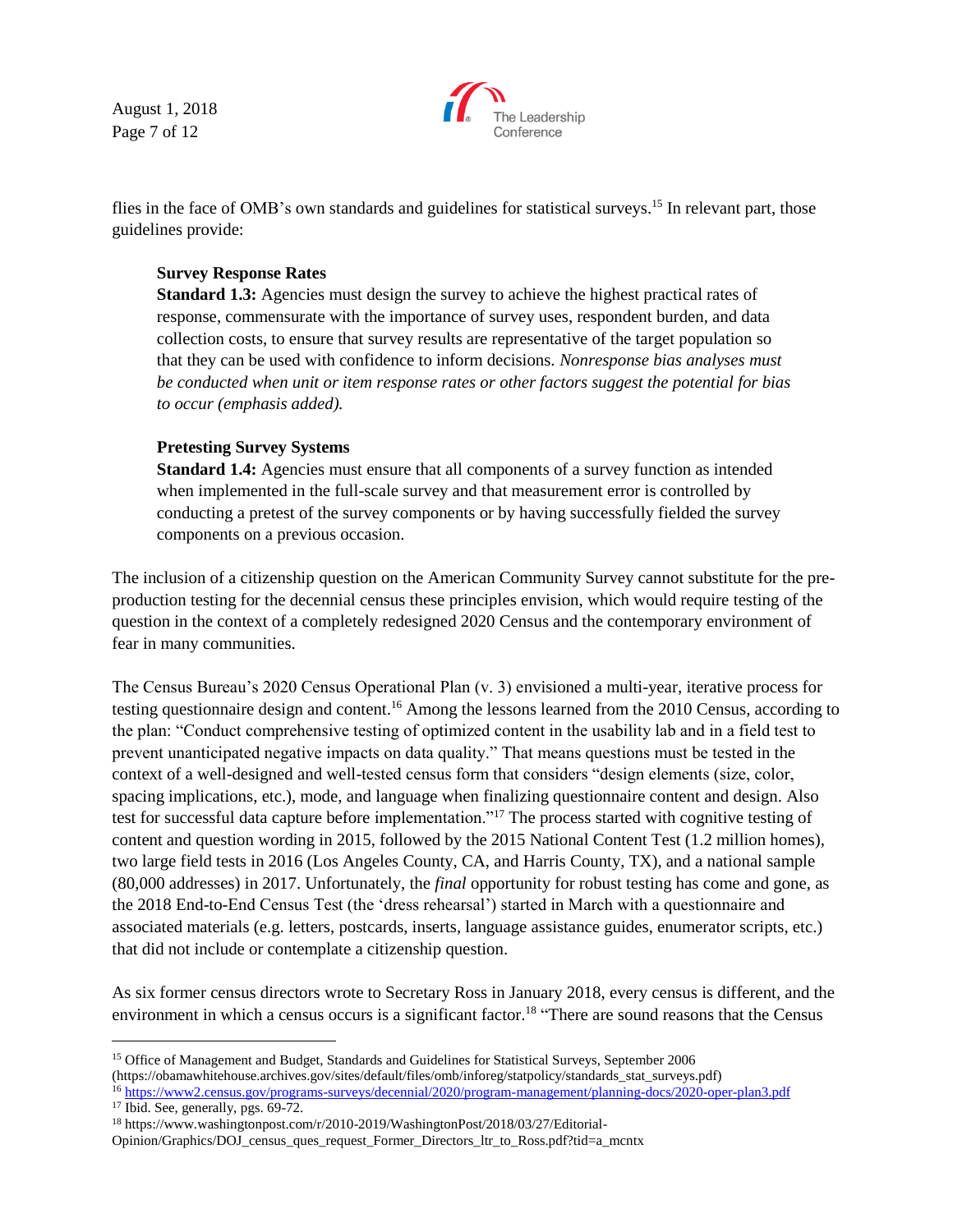August 1, 2018 Page 8 of 12



Act requires the Bureau to submit to Congress the topics and actual questions it will include, three and two years, respectively, before Census Day. It is highly risky to ask untested questions in the context of the complete 2020 Census design. There is a great deal of evidence that even small changes in survey question order, wording, and instructions can have significant, and often unexpected, consequences for the rate, quality, and truthfulness of response," the directors said.

Further amplifying the federal government's principles for collection of statistical data, the Census Bureau's Census Scientific Advisory Committee also opposed "last-minute inclusion" of a citizenship question in the 2020 Census in its recommendations to Acting Census Director Ron Jarmin following the committee's 2018 Spring meeting (March 29-30). Among the committee's concerns were: (1) "the lack of adequate testing, about the implications for nonresponse (unit and item), implications for the cost, and implications for attitudes about the Census Bureau and concerns about confidentiality." (2) " … just because there is not clear evidence that adding the question would harm the census accuracy, this is not evidence that it will not. [T]he empirical evidence that was discussed by Sec. Ross came from data collected in a different data collection context, in a different political climate, before anti-immigrant attitudes were as salient and consequential." (3) "The Census tradition has always been to collect evidence about the impact of a question before the question is added to the Census. … [B]orrowing the question from the ACS—which has question wording that reflected a different set of motivations and uses—results in a question wording that is puzzling in its specificity distinguishing U.S. territories."

Therefore, assuming for the sake of argument only that the Department of Justice requires block level citizen voting age population data to implement federal statutes, the Census Bureau can improve the quality of the requested data, protect the quality and accuracy of all other data collected in the 2020 Census, and minimize the burden of information collection on the public, by using administrative records data on citizenship. The Census Bureau estimates the workload, success, and cost for each census operation based on years of research and rigorous, iterative testing that builds on lessons learned and refines methods and operations based on weaknesses identified in each environment.

Adding a new, controversial citizenship question likely will affect *in known and unknown ways* assumptions and outcomes from response rates, to load capacity for Census Questionnaire Assistance (telephone assistance), to length and cost of paper forms, to recruitment and training of census takers, to effectiveness of messages and segmentation of target audiences (which have been researched and tested without a citizenship question in the mix) — in other words, the cost, quality, and accuracy of the entire decennial census. The Census Bureau should remove the citizenship question from the 2020 Census form and consult further with the Secretary of Commerce and with career, professionals in the Justice Department about ways to produce data that clearly and demonstrably meet the bureau's own standards, as well as broader federal standards and guidelines, for collecting data from the American public in federal surveys and censuses.

Thank you for the opportunity to comment on the questions to be asked in the 2020 Census and to ensure that the voices of the civil and human rights community continue to be heard in this important ongoing national conversation. If you have any questions about these comments, please contact Corrine Yu, Managing Policy Director, at 202-466-5670 or yu@civilrights.org.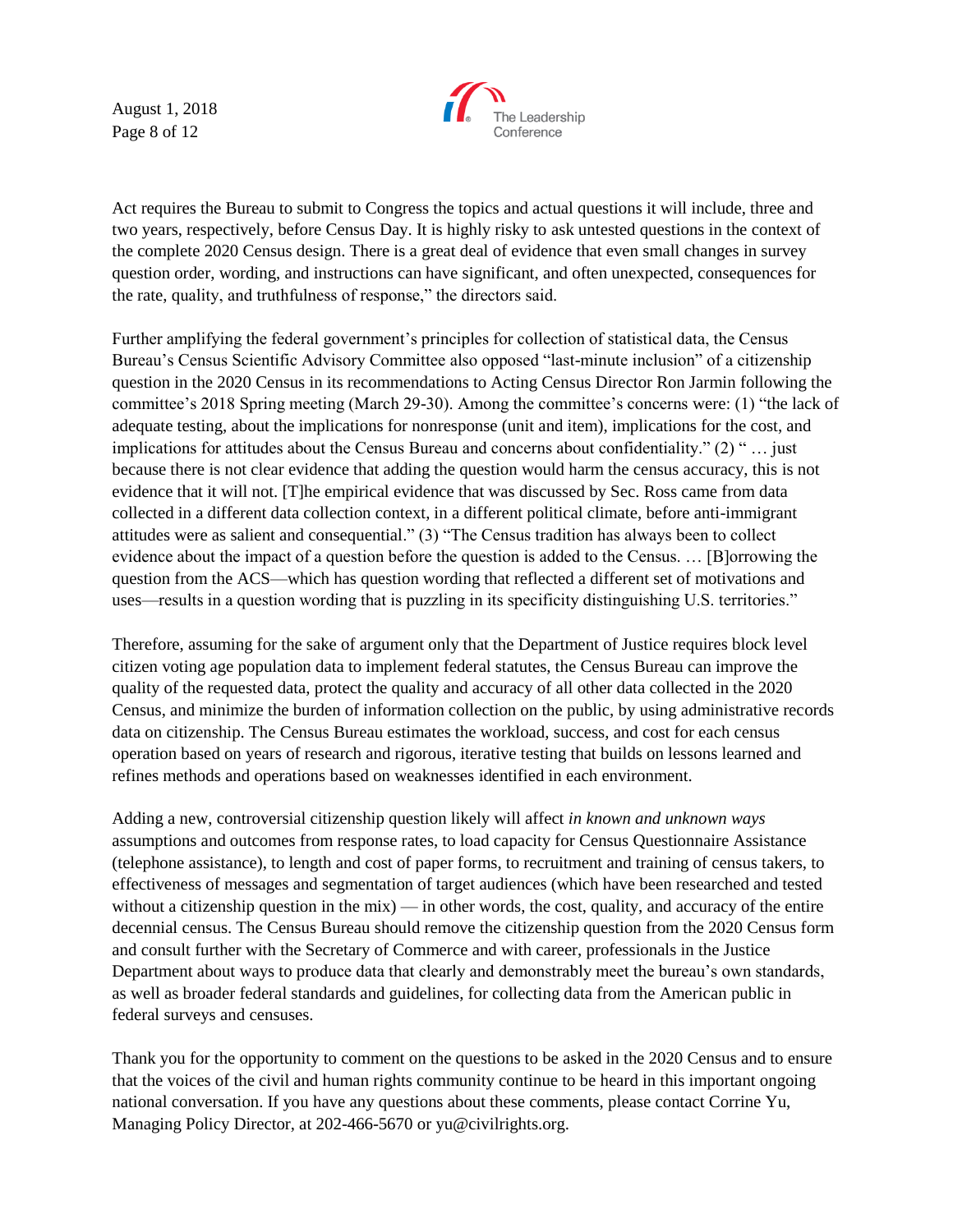August 1, 2018 Page 9 of 12



Sincerely,

The Leadership Conference on Civil and Human Rights A Better Balance AFSCME AIDS United American Association of People with Disabilities American Association of University Women (AAUW) American Federation of State, County, and Municipal Employees (AFSCME) American Federation of Teachers American Library Association American-Arab Anti-Discrimination Committee Anti-Defamation League Arab American Institute AshaKiran Asian & Pacific Islander American Health Forum Asian American Federation Asian Americans Advancing Justice - AAJC Asian and Pacific Islander American Vote Asian Law Alliance Asian Pacific Policy and Planning Counci Autistic Self Advocacy Network BiNet USA Bisexual Organizing Project (BOP) Black Voters Matter Fund Bridgeport Caribe Youth Leaders California Food Policy Advocates California Women's Law Center Center for American Progress Center for Law and Social Policy (CLASP) CHANGE Illinois Children Now Children's Defense Fund Children's Defense Fund - Texas Chinese American Citizens Alliance Chinese for Affirmative Action Chinese-American Planning Council Coalition for Humane Immigrant Rights (CHIRLA) Coalition on Human Needs Common Cause Community Catalyst Connecticut Association for Human Services Defending Rights & Dissent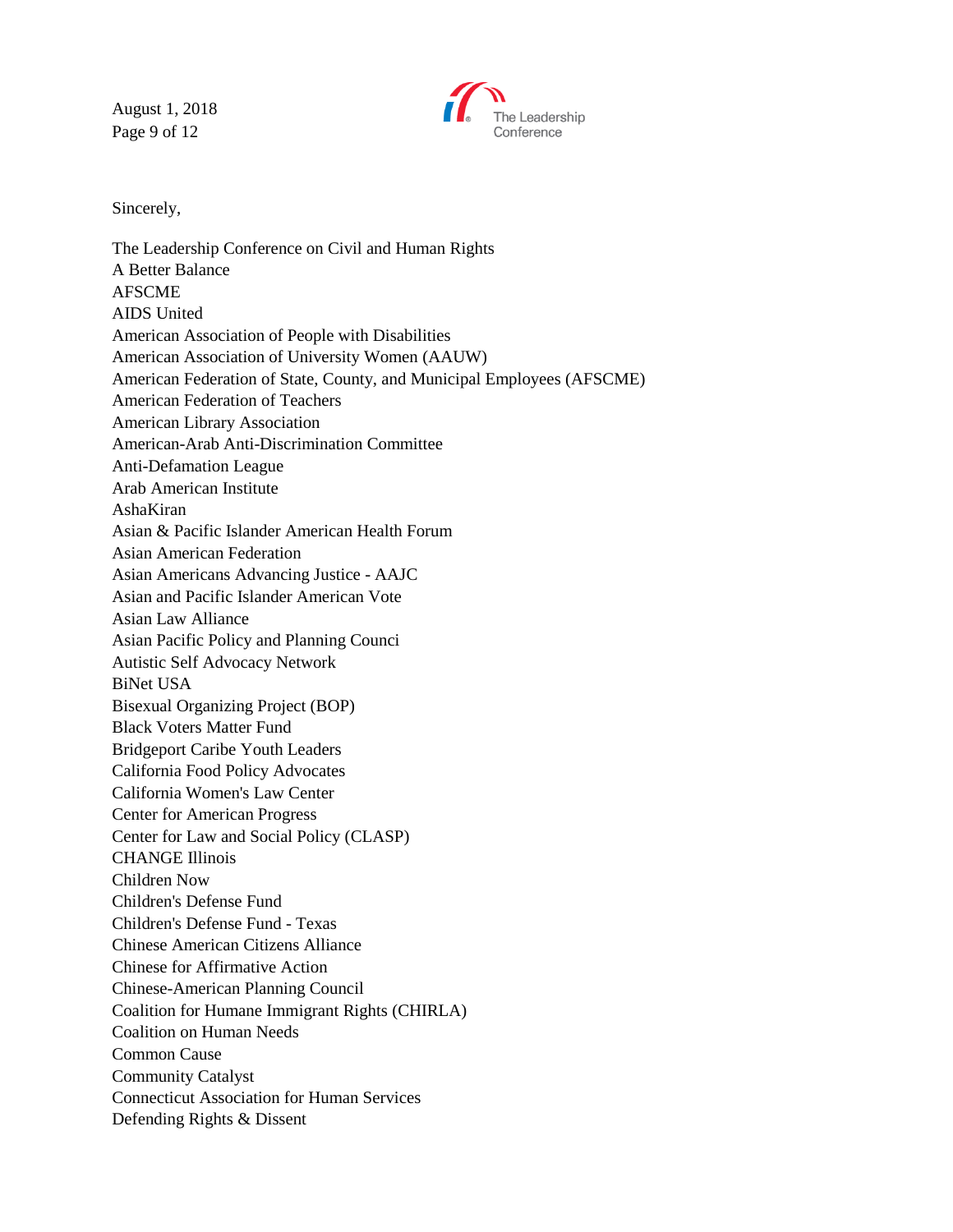August 1, 2018 Page 10 of 12



Demand Progress Education Fund Disability Policy Consortium Disability Rights Education and Defense Fund (DREDF) Disciples Center for Public Witness Economic Policy Institute Empowering Pacific Islander Communities (EPIC) Equal Justice Center Equal Justice Society Equal Rights Advocates Equality California Equality North Carolina Every Voice FairVote Faith in Public Life Families USA Family Equality Council Feminist Women's Health Center Fifth Avenue Committee First Focus Food Research & Action Center Forefront georgiarocks.us GLSEN Hindu American Foundation Hispanic Federation Human Rights Campaign Human Rights Watch Japanese American Citizens League Jewish Council for Public Affairs Justice in Aging Korean Community Services of Metropolitan NY Labor Council for Latin American Advancement League of Women Voters of Georgia Legal Aid Justice Center Matthew Shepard Foundation Mercer County Hispanic Association (MECHA) Mexican American Legislative Caucus Mi Familia Vota Education Fund Mississippi Center for Justice Movement Advancement Project MQVN Community Development Corporation NAACP NALEO Educational Fund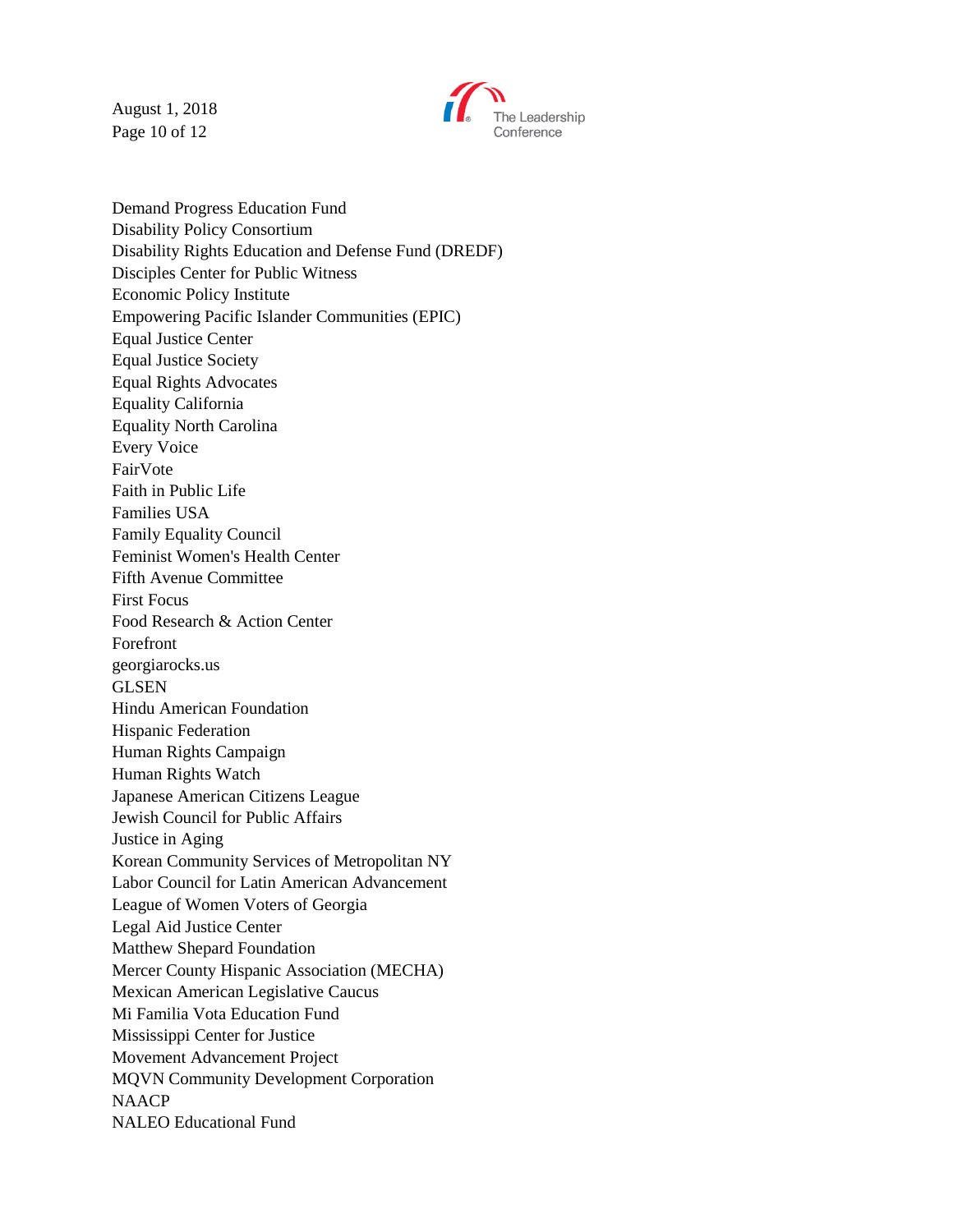August 1, 2018 Page 11 of 12



#### NASTAD

National Association of Social Workers National Center for Lesbian Rights National Center for Transgender Equality National Congress of American Indians National Consumers League National Council of Churches National Council of Jewish Women National Disability Rights Network National Education Association National Employment Law Project National Fair Housing Alliance National Health Law Program National Hispanic Media Coalition National LGBTQ Task Force National Latina Institute for Reproductive Health National Women's Health Network National Women's Law Center Network of Myanmar American Association New Jersey Institute for Social Justice NICOS Chinese Health Coalition OCA - Asian Pacific American Advocates Orange County Asian and Pacific Islander Community Alliance (OCAPICA) Parent Voices PC(USA) Office of Public Witness People For the American Way PolicyLink Population Connection Prison Policy Initiative Public Citizen Rock the Vote SAAPRI - South Asian American Policy & Research Institute Service Employees International Union (SEIU) Services, Immigrant Rights and Education Network (SIREN) Sexuality Information and Education Council of the United States (SIECUS) Sikh American Legal Defense and Education Fund (SALDEF) Southeast Asia Resource Action Center (SEARAC) Southern Coalition for Social Justice SparkAction State Voices Steps Coalition Texas Progressive Action Network The Arc of the United States